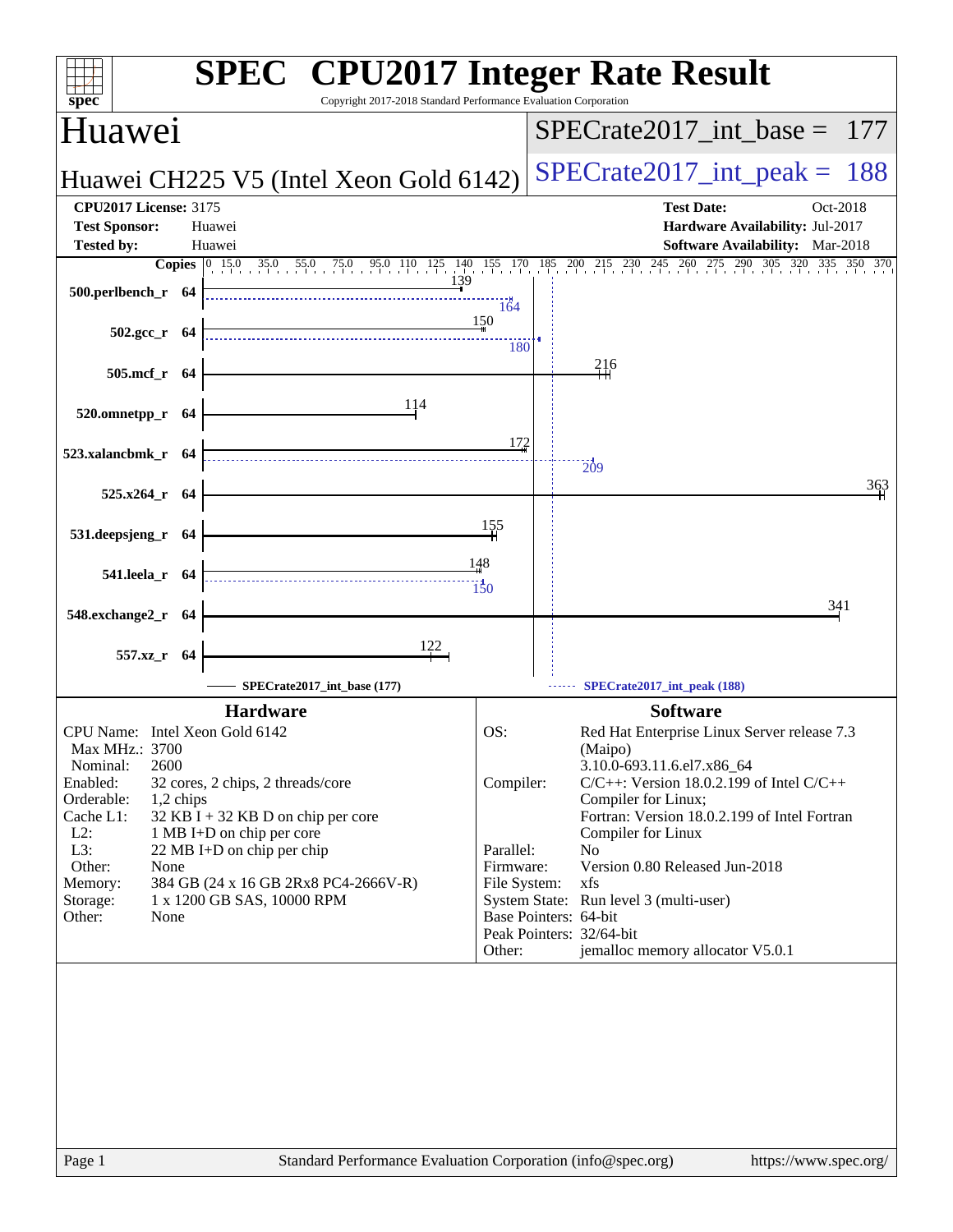

Copyright 2017-2018 Standard Performance Evaluation Corporation

### Huawei

#### [SPECrate2017\\_int\\_base =](http://www.spec.org/auto/cpu2017/Docs/result-fields.html#SPECrate2017intbase) 177

Huawei CH225 V5 (Intel Xeon Gold  $6142$ ) [SPECrate2017\\_int\\_peak =](http://www.spec.org/auto/cpu2017/Docs/result-fields.html#SPECrate2017intpeak) 188

**[CPU2017 License:](http://www.spec.org/auto/cpu2017/Docs/result-fields.html#CPU2017License)** 3175 **[Test Date:](http://www.spec.org/auto/cpu2017/Docs/result-fields.html#TestDate)** Oct-2018 **[Test Sponsor:](http://www.spec.org/auto/cpu2017/Docs/result-fields.html#TestSponsor)** Huawei **[Hardware Availability:](http://www.spec.org/auto/cpu2017/Docs/result-fields.html#HardwareAvailability)** Jul-2017 **[Tested by:](http://www.spec.org/auto/cpu2017/Docs/result-fields.html#Testedby)** Huawei **[Software Availability:](http://www.spec.org/auto/cpu2017/Docs/result-fields.html#SoftwareAvailability)** Mar-2018

#### **[Results Table](http://www.spec.org/auto/cpu2017/Docs/result-fields.html#ResultsTable)**

| <b>Base</b>                      |               |                |       |                | <b>Peak</b> |                |       |               |                |              |                |              |                |              |
|----------------------------------|---------------|----------------|-------|----------------|-------------|----------------|-------|---------------|----------------|--------------|----------------|--------------|----------------|--------------|
| <b>Benchmark</b>                 | <b>Copies</b> | <b>Seconds</b> | Ratio | <b>Seconds</b> | Ratio       | <b>Seconds</b> | Ratio | <b>Copies</b> | <b>Seconds</b> | <b>Ratio</b> | <b>Seconds</b> | <b>Ratio</b> | <b>Seconds</b> | <b>Ratio</b> |
| $500.$ perlbench_r               | 64            | 738            | 138   | 735            | 139         | 735            | 139   | 64            | 614            | 166          | 620            | 164          | 620            | 164          |
| $502.\text{gcc}$ <sub>r</sub>    | 64            | 599            | 151   | 603            | 150         | 606            | 149   | 64            | 502            | 181          | 504            | 180          | 503            | <b>180</b>   |
| $505$ .mcf r                     | 64            | 474            | 218   | 479            | 216         | 487            | 213   | 64            | 474            | 218          | 479            | 216          | 487            | 213          |
| 520.omnetpp_r                    | 64            | 738            | 114   | 737            | 114         | 736            | 114   | 64            | 738            | 114          | 737            | 114          | 736            | 114          |
| 523.xalancbmk r                  | 64            | 390            | 173   | 395            | 171         | 392            | 172   | 64            | 323            | 209          | 323            | 209          | 323            | 209          |
| 525.x264 r                       | 64            | 307            | 366   | 309            | 363         | 309            | 363   | 64            | 307            | 366          | 309            | <b>363</b>   | 309            | 363          |
| 531.deepsjeng_r                  | 64            | 466            | 157   | 472            | 155         | 474            | 155   | 64            | 466            | 157          | 472            | <u> 155</u>  | 474            | 155          |
| 541.leela r                      | 64            | 711            | 149   | 721            | 147         | 715            | 148   | 64            | 706            | 150          | 706            | <b>150</b>   | 706            | 150          |
| 548.exchange2_r                  | 64            | 491            | 341   | 491            | 341         | 492            | 341   | 64            | 491            | 341          | 491            | 341          | 492            | 341          |
| 557.xz r                         | 64            | 525            | 132   | 566            | 122         | 566            | 122   | 64            | 525            | 132          | 566            | <u> 122</u>  | 566            | 122          |
| $SPECrate2017$ int base =<br>177 |               |                |       |                |             |                |       |               |                |              |                |              |                |              |
| $CDFCrot02017$ int nook –        |               |                | 100   |                |             |                |       |               |                |              |                |              |                |              |

**[SPECrate2017\\_int\\_peak =](http://www.spec.org/auto/cpu2017/Docs/result-fields.html#SPECrate2017intpeak) 188** Results appear in the [order in which they were run](http://www.spec.org/auto/cpu2017/Docs/result-fields.html#RunOrder). Bold underlined text [indicates a median measurement](http://www.spec.org/auto/cpu2017/Docs/result-fields.html#Median).

#### **[Submit Notes](http://www.spec.org/auto/cpu2017/Docs/result-fields.html#SubmitNotes)**

 The numactl mechanism was used to bind copies to processors. The config file option 'submit' was used to generate numactl commands to bind each copy to a specific processor. For details, please see the config file.

#### **[Operating System Notes](http://www.spec.org/auto/cpu2017/Docs/result-fields.html#OperatingSystemNotes)**

Stack size set to unlimited using "ulimit -s unlimited"

#### **[General Notes](http://www.spec.org/auto/cpu2017/Docs/result-fields.html#GeneralNotes)**

Environment variables set by runcpu before the start of the run: LD\_LIBRARY\_PATH = "/spec2017/lib/ia32:/spec2017/lib/intel64:/spec2017/je5.0.1-32:/spec2017/je5.0.1-64" Binaries compiled on a system with 1x Intel Core i7-6700K CPU + 32GB RAM memory using Redhat Enterprise Linux 7.5 Transparent Huge Pages enabled by default Prior to runcpu invocation Filesystem page cache synced and cleared with: sync; echo 3> /proc/sys/vm/drop\_caches runcpu command invoked through numactl i.e.: numactl --interleave=all runcpu <etc> Yes: The test sponsor attests, as of date of publication, that CVE-2017-5754 (Meltdown) is mitigated in the system as tested and documented. Yes: The test sponsor attests, as of date of publication, that CVE-2017-5753 (Spectre variant 1) is mitigated in the system as tested and documented. Yes: The test sponsor attests, as of date of publication, that CVE-2017-5715 (Spectre variant 2)

**(Continued on next page)**

| Page 2<br>Standard Performance Evaluation Corporation (info@spec.org)<br>https://www.spec.org/ |
|------------------------------------------------------------------------------------------------|
|------------------------------------------------------------------------------------------------|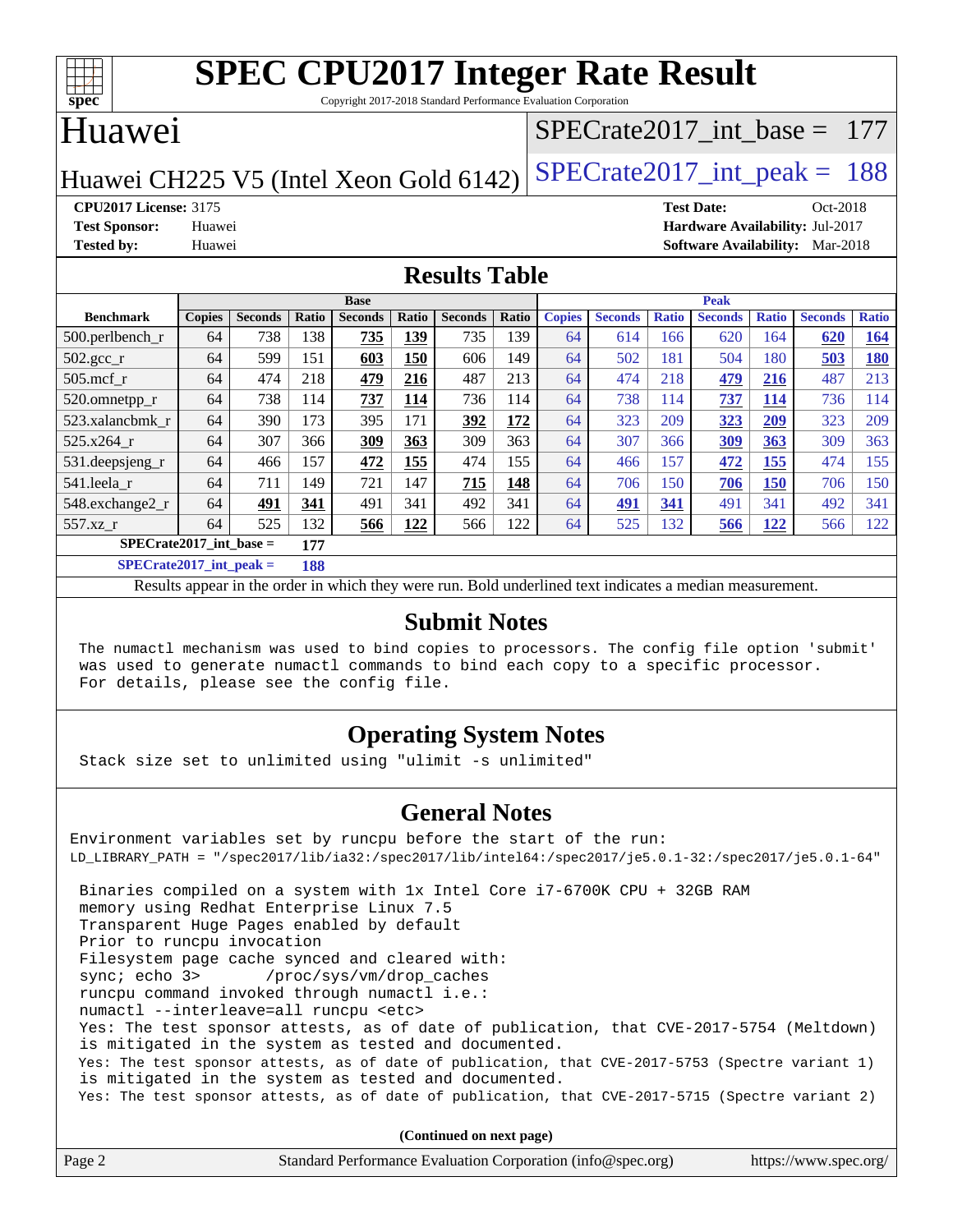

Copyright 2017-2018 Standard Performance Evaluation Corporation

#### Huawei

[SPECrate2017\\_int\\_base =](http://www.spec.org/auto/cpu2017/Docs/result-fields.html#SPECrate2017intbase) 177

Huawei CH225 V5 (Intel Xeon Gold  $6142$ ) [SPECrate2017\\_int\\_peak =](http://www.spec.org/auto/cpu2017/Docs/result-fields.html#SPECrate2017intpeak) 188

**[Tested by:](http://www.spec.org/auto/cpu2017/Docs/result-fields.html#Testedby)** Huawei **[Software Availability:](http://www.spec.org/auto/cpu2017/Docs/result-fields.html#SoftwareAvailability)** Mar-2018

**[CPU2017 License:](http://www.spec.org/auto/cpu2017/Docs/result-fields.html#CPU2017License)** 3175 **[Test Date:](http://www.spec.org/auto/cpu2017/Docs/result-fields.html#TestDate)** Oct-2018 **[Test Sponsor:](http://www.spec.org/auto/cpu2017/Docs/result-fields.html#TestSponsor)** Huawei **[Hardware Availability:](http://www.spec.org/auto/cpu2017/Docs/result-fields.html#HardwareAvailability)** Jul-2017

#### **[General Notes \(Continued\)](http://www.spec.org/auto/cpu2017/Docs/result-fields.html#GeneralNotes)**

 is mitigated in the system as tested and documented. jemalloc, a general purpose malloc implementation built with the RedHat Enterprise 7.5, and the system compiler gcc 4.8.5 sources available from jemalloc.net or <https://github.com/jemalloc/jemalloc/releases> **[Platform Notes](http://www.spec.org/auto/cpu2017/Docs/result-fields.html#PlatformNotes)** BIOS configuration: Power Policy Set to Performance SNC Set to Enabled IMC Interleaving Set to 1-way Interleave XPT Prefetch Set to Enabled Sysinfo program /spec2017/bin/sysinfo Rev: r5797 of 2017-06-14 96c45e4568ad54c135fd618bcc091c0f running on localhost.localdomain Mon Oct 8 13:37:26 2018 SUT (System Under Test) info as seen by some common utilities. For more information on this section, see <https://www.spec.org/cpu2017/Docs/config.html#sysinfo> From /proc/cpuinfo model name : Intel(R) Xeon(R) Gold 6142 CPU @ 2.60GHz 2 "physical id"s (chips) 64 "processors" cores, siblings (Caution: counting these is hw and system dependent. The following excerpts from /proc/cpuinfo might not be reliable. Use with caution.) cpu cores : 16 siblings : 32 physical 0: cores 0 1 2 3 4 5 6 7 8 9 10 11 12 13 14 15 physical 1: cores 0 1 2 3 4 5 6 7 8 9 10 11 12 13 14 15 From lscpu: Architecture: x86\_64 CPU op-mode(s): 32-bit, 64-bit<br>Byte Order: Little Endian Little Endian  $CPU(s):$  64 On-line CPU(s) list: 0-63 Thread(s) per core: 2 Core(s) per socket: 16 Socket(s): 2 NUMA node(s): 4 Vendor ID: GenuineIntel CPU family: 6 Model: 85 Model name: Intel(R) Xeon(R) Gold 6142 CPU @ 2.60GHz Stepping: 4 **(Continued on next page)**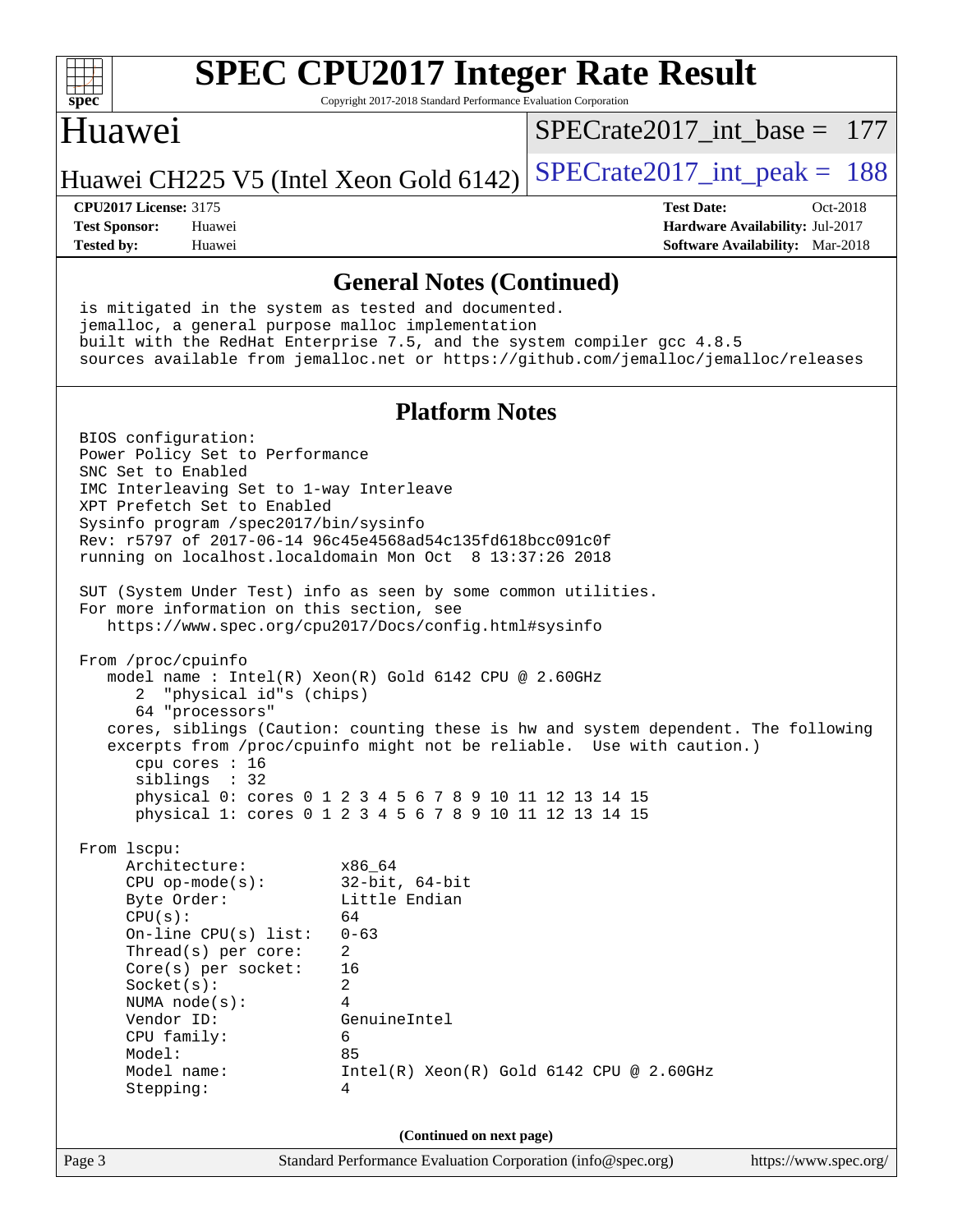| Huawei<br>$SPECrate2017\_int\_base = 177$<br>$SPECrate2017\_int\_peak = 188$<br>Huawei CH225 V5 (Intel Xeon Gold 6142)<br><b>CPU2017 License: 3175</b><br><b>Test Date:</b><br>Oct-2018<br><b>Test Sponsor:</b><br>Hardware Availability: Jul-2017<br>Huawei<br><b>Tested by:</b><br>Huawei<br><b>Software Availability:</b> Mar-2018<br><b>Platform Notes (Continued)</b><br>2600.000<br>CPU MHz:<br>5205.23<br>BogoMIPS:<br>Virtualization:<br>$VT - x$<br>Lld cache:<br>32K<br>Lli cache:<br>32K<br>L2 cache:<br>1024K<br>L3 cache:<br>22528K<br>NUMA node0 CPU(s):<br>$0-3, 8-11, 32-35, 40-43$<br>NUMA $node1$ $CPU(s):$<br>$4 - 7$ , $12 - 15$ , $36 - 39$ , $44 - 47$<br>$16 - 19, 24 - 27, 48 - 51, 56 - 59$<br>NUMA $node2$ $CPU(s)$ :<br>$20 - 23, 28 - 31, 52 - 55, 60 - 63$<br>NUMA node3 CPU(s):<br>/proc/cpuinfo cache data<br>cache size : $22528$ KB<br>From numactl --hardware WARNING: a numactl 'node' might or might not correspond to a<br>physical chip.<br>$available: 4 nodes (0-3)$<br>node 0 cpus: 0 1 2 3 8 9 10 11 32 33 34 35 40 41 42 43<br>node 0 size: 96433 MB<br>node 0 free: 93886 MB<br>node 1 cpus: 4 5 6 7 12 13 14 15 36 37 38 39 44 45 46 47<br>node 1 size: 98304 MB<br>node 1 free: 95538 MB<br>node 2 cpus: 16 17 18 19 24 25 26 27 48 49 50 51 56 57 58 59<br>node 2 size: 98304 MB<br>node 2 free: 95992 MB<br>node 3 cpus: 20 21 22 23 28 29 30 31 52 53 54 55 60 61 62 63<br>node 3 size: 98304 MB<br>node 3 free: 95980 MB<br>node distances:<br>node<br>$\mathbf 0$<br>$\mathbf{1}$<br>3<br>2<br>21<br>0 :<br>10<br>11<br>21<br>1:<br>11<br>10<br>21<br>21<br>2:<br>21<br>21<br>10<br>- 11<br>3:<br>21<br>21<br>11<br>10<br>From /proc/meminfo<br>MemTotal:<br>394168644 kB<br>HugePages_Total:<br>0<br>Hugepagesize:<br>2048 kB<br>From /etc/*release* /etc/*version*<br>os-release:<br>NAME="Red Hat Enterprise Linux Server"<br>VERSION="7.3 (Maipo)"<br>ID="rhel"<br>(Continued on next page)<br>Standard Performance Evaluation Corporation (info@spec.org) | <b>SPEC CPU2017 Integer Rate Result</b><br>Copyright 2017-2018 Standard Performance Evaluation Corporation<br>spec <sup>®</sup> |                       |
|-------------------------------------------------------------------------------------------------------------------------------------------------------------------------------------------------------------------------------------------------------------------------------------------------------------------------------------------------------------------------------------------------------------------------------------------------------------------------------------------------------------------------------------------------------------------------------------------------------------------------------------------------------------------------------------------------------------------------------------------------------------------------------------------------------------------------------------------------------------------------------------------------------------------------------------------------------------------------------------------------------------------------------------------------------------------------------------------------------------------------------------------------------------------------------------------------------------------------------------------------------------------------------------------------------------------------------------------------------------------------------------------------------------------------------------------------------------------------------------------------------------------------------------------------------------------------------------------------------------------------------------------------------------------------------------------------------------------------------------------------------------------------------------------------------------------------------------------------------------------------------------------------------------------------------------------------------------------------------------------------------------------|---------------------------------------------------------------------------------------------------------------------------------|-----------------------|
|                                                                                                                                                                                                                                                                                                                                                                                                                                                                                                                                                                                                                                                                                                                                                                                                                                                                                                                                                                                                                                                                                                                                                                                                                                                                                                                                                                                                                                                                                                                                                                                                                                                                                                                                                                                                                                                                                                                                                                                                                   |                                                                                                                                 |                       |
|                                                                                                                                                                                                                                                                                                                                                                                                                                                                                                                                                                                                                                                                                                                                                                                                                                                                                                                                                                                                                                                                                                                                                                                                                                                                                                                                                                                                                                                                                                                                                                                                                                                                                                                                                                                                                                                                                                                                                                                                                   |                                                                                                                                 |                       |
|                                                                                                                                                                                                                                                                                                                                                                                                                                                                                                                                                                                                                                                                                                                                                                                                                                                                                                                                                                                                                                                                                                                                                                                                                                                                                                                                                                                                                                                                                                                                                                                                                                                                                                                                                                                                                                                                                                                                                                                                                   |                                                                                                                                 |                       |
|                                                                                                                                                                                                                                                                                                                                                                                                                                                                                                                                                                                                                                                                                                                                                                                                                                                                                                                                                                                                                                                                                                                                                                                                                                                                                                                                                                                                                                                                                                                                                                                                                                                                                                                                                                                                                                                                                                                                                                                                                   |                                                                                                                                 |                       |
|                                                                                                                                                                                                                                                                                                                                                                                                                                                                                                                                                                                                                                                                                                                                                                                                                                                                                                                                                                                                                                                                                                                                                                                                                                                                                                                                                                                                                                                                                                                                                                                                                                                                                                                                                                                                                                                                                                                                                                                                                   |                                                                                                                                 |                       |
|                                                                                                                                                                                                                                                                                                                                                                                                                                                                                                                                                                                                                                                                                                                                                                                                                                                                                                                                                                                                                                                                                                                                                                                                                                                                                                                                                                                                                                                                                                                                                                                                                                                                                                                                                                                                                                                                                                                                                                                                                   |                                                                                                                                 |                       |
|                                                                                                                                                                                                                                                                                                                                                                                                                                                                                                                                                                                                                                                                                                                                                                                                                                                                                                                                                                                                                                                                                                                                                                                                                                                                                                                                                                                                                                                                                                                                                                                                                                                                                                                                                                                                                                                                                                                                                                                                                   |                                                                                                                                 |                       |
|                                                                                                                                                                                                                                                                                                                                                                                                                                                                                                                                                                                                                                                                                                                                                                                                                                                                                                                                                                                                                                                                                                                                                                                                                                                                                                                                                                                                                                                                                                                                                                                                                                                                                                                                                                                                                                                                                                                                                                                                                   | Page 4                                                                                                                          | https://www.spec.org/ |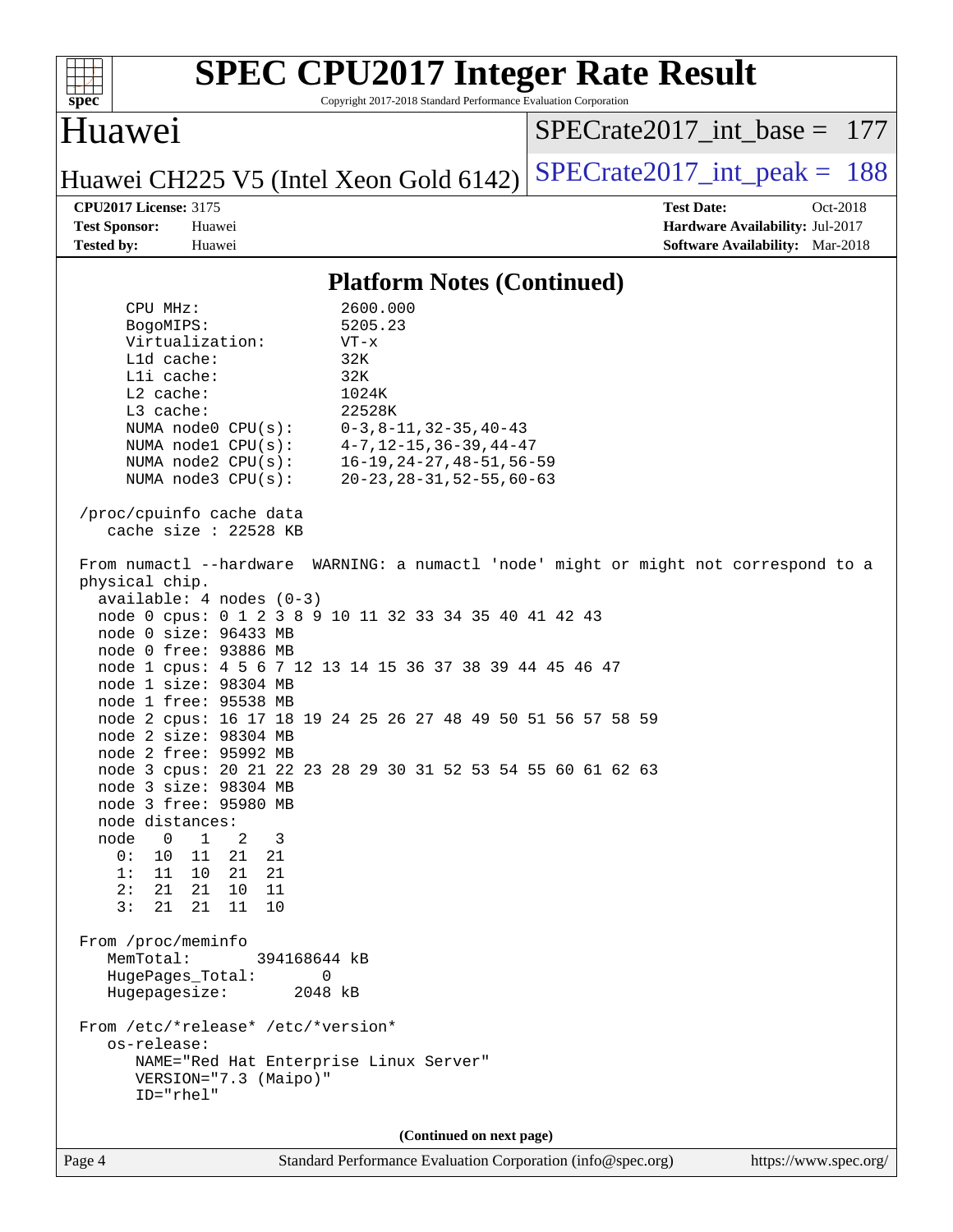| <b>SPEC CPU2017 Integer Rate Result</b><br>Copyright 2017-2018 Standard Performance Evaluation Corporation<br>$spec^*$                                                                                                                                                                                                                                                                                                                                                                                                                                                                                                                                                                                                                                                                                                                                                                                                                                                                                                                                                                                                                                                                                                |                                                                                                            |
|-----------------------------------------------------------------------------------------------------------------------------------------------------------------------------------------------------------------------------------------------------------------------------------------------------------------------------------------------------------------------------------------------------------------------------------------------------------------------------------------------------------------------------------------------------------------------------------------------------------------------------------------------------------------------------------------------------------------------------------------------------------------------------------------------------------------------------------------------------------------------------------------------------------------------------------------------------------------------------------------------------------------------------------------------------------------------------------------------------------------------------------------------------------------------------------------------------------------------|------------------------------------------------------------------------------------------------------------|
| Huawei                                                                                                                                                                                                                                                                                                                                                                                                                                                                                                                                                                                                                                                                                                                                                                                                                                                                                                                                                                                                                                                                                                                                                                                                                | $SPECrate2017$ int base = 177                                                                              |
| Huawei CH225 V5 (Intel Xeon Gold 6142)                                                                                                                                                                                                                                                                                                                                                                                                                                                                                                                                                                                                                                                                                                                                                                                                                                                                                                                                                                                                                                                                                                                                                                                | $SPECrate2017\_int\_peak = 188$                                                                            |
| <b>CPU2017 License: 3175</b><br><b>Test Sponsor:</b><br>Huawei<br><b>Tested by:</b><br>Huawei                                                                                                                                                                                                                                                                                                                                                                                                                                                                                                                                                                                                                                                                                                                                                                                                                                                                                                                                                                                                                                                                                                                         | <b>Test Date:</b><br>Oct-2018<br>Hardware Availability: Jul-2017<br><b>Software Availability:</b> Mar-2018 |
| <b>Platform Notes (Continued)</b>                                                                                                                                                                                                                                                                                                                                                                                                                                                                                                                                                                                                                                                                                                                                                                                                                                                                                                                                                                                                                                                                                                                                                                                     |                                                                                                            |
| ID LIKE="fedora"<br>VERSION ID="7.3"<br>PRETTY_NAME="Red Hat Enterprise Linux Server 7.3 (Maipo)"<br>ANSI COLOR="0;31"<br>CPE_NAME="cpe:/o:redhat:enterprise_linux:7.3:GA:server"<br>redhat-release: Red Hat Enterprise Linux Server release 7.3 (Maipo)<br>system-release: Red Hat Enterprise Linux Server release 7.3 (Maipo)<br>system-release-cpe: cpe:/o:redhat:enterprise_linux:7.3:ga:server<br>uname $-a$ :<br>Linux localhost.localdomain 3.10.0-693.11.6.el7.x86_64 #1 SMP Thu Dec 28 14:23:39 EST<br>2017 x86_64 x86_64 x86_64 GNU/Linux<br>run-level 3 Oct 8 13:36<br>SPEC is set to: /spec2017<br>Filesystem<br>Type Size Used Avail Use% Mounted on<br>400G 9.6G 391G<br>/dev/sda4<br>$3\frac{6}{9}$ /<br>xfs<br>Additional information from dmidecode follows. WARNING: Use caution when you interpret<br>this section. The 'dmidecode' program reads system data which is "intended to allow<br>hardware to be accurately determined", but the intent may not be met, as there are<br>frequent changes to hardware, firmware, and the "DMTF SMBIOS" standard.<br>BIOS INSYDE Corp. 0.80 06/27/2018<br>Memory:<br>24x Samsung M393A2K43BB1-CTD 16 GB 2 rank 2666<br>(End of data from sysinfo program) |                                                                                                            |
| <b>Compiler Version Notes</b>                                                                                                                                                                                                                                                                                                                                                                                                                                                                                                                                                                                                                                                                                                                                                                                                                                                                                                                                                                                                                                                                                                                                                                                         |                                                                                                            |
| 500.perlbench_r(base) 502.gcc_r(base) 505.mcf_r(base) 525.x264_r(base)<br>CC<br>$557. xz_r(base)$                                                                                                                                                                                                                                                                                                                                                                                                                                                                                                                                                                                                                                                                                                                                                                                                                                                                                                                                                                                                                                                                                                                     |                                                                                                            |
| icc (ICC) 18.0.2 20180210<br>Copyright (C) 1985-2018 Intel Corporation. All rights reserved.                                                                                                                                                                                                                                                                                                                                                                                                                                                                                                                                                                                                                                                                                                                                                                                                                                                                                                                                                                                                                                                                                                                          |                                                                                                            |
| 500.perlbench_r(peak) 502.gcc_r(peak) 505.mcf_r(peak) 525.x264_r(peak)<br>CC.<br>$557. xz_r (peak)$                                                                                                                                                                                                                                                                                                                                                                                                                                                                                                                                                                                                                                                                                                                                                                                                                                                                                                                                                                                                                                                                                                                   |                                                                                                            |
| icc (ICC) 18.0.2 20180210<br>Copyright (C) 1985-2018 Intel Corporation. All rights reserved.                                                                                                                                                                                                                                                                                                                                                                                                                                                                                                                                                                                                                                                                                                                                                                                                                                                                                                                                                                                                                                                                                                                          |                                                                                                            |
| (Continued on next page)                                                                                                                                                                                                                                                                                                                                                                                                                                                                                                                                                                                                                                                                                                                                                                                                                                                                                                                                                                                                                                                                                                                                                                                              |                                                                                                            |
| Page 5<br>Standard Performance Evaluation Corporation (info@spec.org)                                                                                                                                                                                                                                                                                                                                                                                                                                                                                                                                                                                                                                                                                                                                                                                                                                                                                                                                                                                                                                                                                                                                                 | https://www.spec.org/                                                                                      |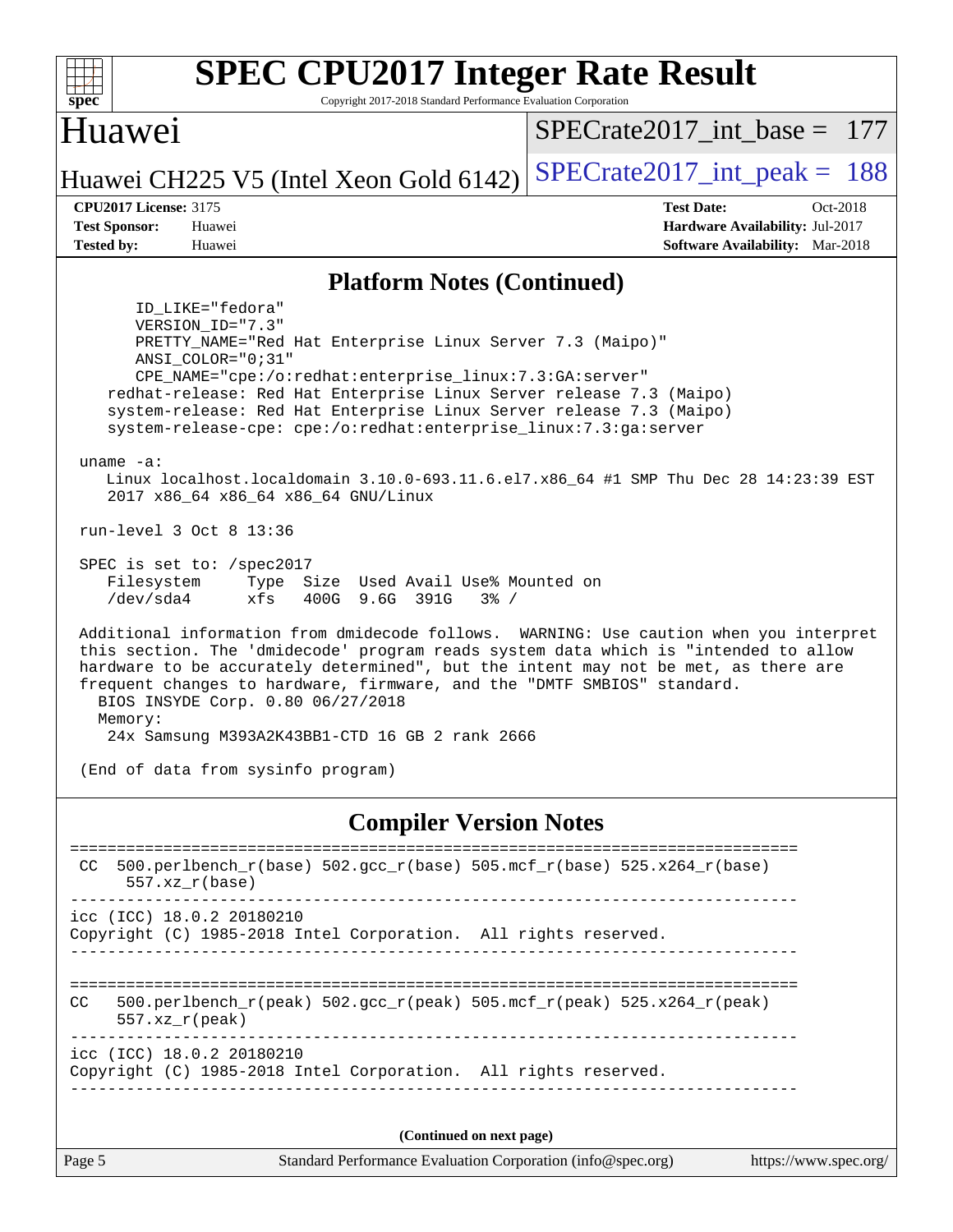

Copyright 2017-2018 Standard Performance Evaluation Corporation

#### Huawei

[SPECrate2017\\_int\\_base =](http://www.spec.org/auto/cpu2017/Docs/result-fields.html#SPECrate2017intbase) 177

Huawei CH225 V5 (Intel Xeon Gold 6142) SPECrate  $2017$ \_int\_peak = 188

**[CPU2017 License:](http://www.spec.org/auto/cpu2017/Docs/result-fields.html#CPU2017License)** 3175 **[Test Date:](http://www.spec.org/auto/cpu2017/Docs/result-fields.html#TestDate)** Oct-2018 **[Test Sponsor:](http://www.spec.org/auto/cpu2017/Docs/result-fields.html#TestSponsor)** Huawei **[Hardware Availability:](http://www.spec.org/auto/cpu2017/Docs/result-fields.html#HardwareAvailability)** Jul-2017 **[Tested by:](http://www.spec.org/auto/cpu2017/Docs/result-fields.html#Testedby)** Huawei **[Software Availability:](http://www.spec.org/auto/cpu2017/Docs/result-fields.html#SoftwareAvailability)** Mar-2018

#### **[Compiler Version Notes \(Continued\)](http://www.spec.org/auto/cpu2017/Docs/result-fields.html#CompilerVersionNotes)**

| CXXC 520.omnetpp $r(base)$ 523.xalancbmk $r(base)$ 531.deepsjeng $r(base)$<br>$541.$ leela $r(base)$ |
|------------------------------------------------------------------------------------------------------|
| icpc (ICC) 18.0.2 20180210                                                                           |
| Copyright (C) 1985-2018 Intel Corporation. All rights reserved.                                      |
|                                                                                                      |
| CXXC 520 omnetpp $r(\text{peak})$ 523 xalancbmk $r(\text{peak})$ 531 deepsjeng $r(\text{peak})$      |
| $541.$ leela $r$ (peak)                                                                              |
| icpc (ICC) 18.0.2 20180210                                                                           |
| Copyright (C) 1985-2018 Intel Corporation. All rights reserved.                                      |
|                                                                                                      |
|                                                                                                      |
| 548.exchange2 r(base)<br>FC.                                                                         |
| ifort (IFORT) 18.0.2 20180210                                                                        |
| Copyright (C) 1985-2018 Intel Corporation. All rights reserved.                                      |
|                                                                                                      |
|                                                                                                      |
| 548. $exchange2 r (peak)$<br>FC.                                                                     |
| ifort (IFORT) 18.0.2 20180210                                                                        |
| Copyright (C) 1985-2018 Intel Corporation. All rights reserved.                                      |
|                                                                                                      |

# **[Base Compiler Invocation](http://www.spec.org/auto/cpu2017/Docs/result-fields.html#BaseCompilerInvocation)**

[C benchmarks](http://www.spec.org/auto/cpu2017/Docs/result-fields.html#Cbenchmarks): [icc -m64 -std=c11](http://www.spec.org/cpu2017/results/res2018q4/cpu2017-20181010-09137.flags.html#user_CCbase_intel_icc_64bit_c11_33ee0cdaae7deeeab2a9725423ba97205ce30f63b9926c2519791662299b76a0318f32ddfffdc46587804de3178b4f9328c46fa7c2b0cd779d7a61945c91cd35)

[C++ benchmarks:](http://www.spec.org/auto/cpu2017/Docs/result-fields.html#CXXbenchmarks) [icpc -m64](http://www.spec.org/cpu2017/results/res2018q4/cpu2017-20181010-09137.flags.html#user_CXXbase_intel_icpc_64bit_4ecb2543ae3f1412ef961e0650ca070fec7b7afdcd6ed48761b84423119d1bf6bdf5cad15b44d48e7256388bc77273b966e5eb805aefd121eb22e9299b2ec9d9)

[Fortran benchmarks](http://www.spec.org/auto/cpu2017/Docs/result-fields.html#Fortranbenchmarks): [ifort -m64](http://www.spec.org/cpu2017/results/res2018q4/cpu2017-20181010-09137.flags.html#user_FCbase_intel_ifort_64bit_24f2bb282fbaeffd6157abe4f878425411749daecae9a33200eee2bee2fe76f3b89351d69a8130dd5949958ce389cf37ff59a95e7a40d588e8d3a57e0c3fd751)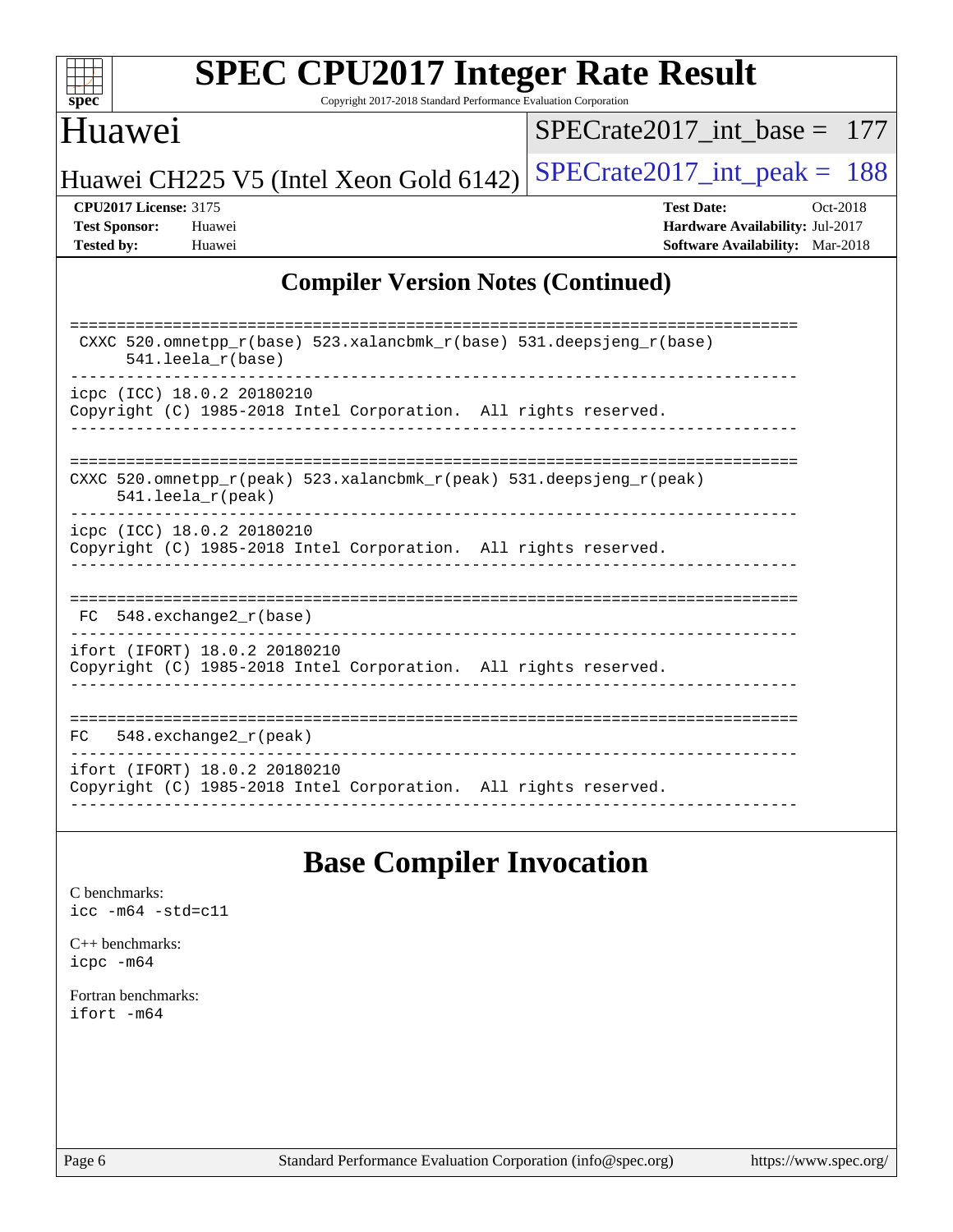

Copyright 2017-2018 Standard Performance Evaluation Corporation

### Huawei

[SPECrate2017\\_int\\_base =](http://www.spec.org/auto/cpu2017/Docs/result-fields.html#SPECrate2017intbase) 177

Huawei CH225 V5 (Intel Xeon Gold  $6142$ ) [SPECrate2017\\_int\\_peak =](http://www.spec.org/auto/cpu2017/Docs/result-fields.html#SPECrate2017intpeak) 188

#### **[CPU2017 License:](http://www.spec.org/auto/cpu2017/Docs/result-fields.html#CPU2017License)** 3175 **[Test Date:](http://www.spec.org/auto/cpu2017/Docs/result-fields.html#TestDate)** Oct-2018

**[Test Sponsor:](http://www.spec.org/auto/cpu2017/Docs/result-fields.html#TestSponsor)** Huawei **[Hardware Availability:](http://www.spec.org/auto/cpu2017/Docs/result-fields.html#HardwareAvailability)** Jul-2017 **[Tested by:](http://www.spec.org/auto/cpu2017/Docs/result-fields.html#Testedby)** Huawei **[Software Availability:](http://www.spec.org/auto/cpu2017/Docs/result-fields.html#SoftwareAvailability)** Mar-2018

## **[Base Portability Flags](http://www.spec.org/auto/cpu2017/Docs/result-fields.html#BasePortabilityFlags)**

 500.perlbench\_r: [-DSPEC\\_LP64](http://www.spec.org/cpu2017/results/res2018q4/cpu2017-20181010-09137.flags.html#b500.perlbench_r_basePORTABILITY_DSPEC_LP64) [-DSPEC\\_LINUX\\_X64](http://www.spec.org/cpu2017/results/res2018q4/cpu2017-20181010-09137.flags.html#b500.perlbench_r_baseCPORTABILITY_DSPEC_LINUX_X64) 502.gcc\_r: [-DSPEC\\_LP64](http://www.spec.org/cpu2017/results/res2018q4/cpu2017-20181010-09137.flags.html#suite_basePORTABILITY502_gcc_r_DSPEC_LP64) 505.mcf\_r: [-DSPEC\\_LP64](http://www.spec.org/cpu2017/results/res2018q4/cpu2017-20181010-09137.flags.html#suite_basePORTABILITY505_mcf_r_DSPEC_LP64) 520.omnetpp\_r: [-DSPEC\\_LP64](http://www.spec.org/cpu2017/results/res2018q4/cpu2017-20181010-09137.flags.html#suite_basePORTABILITY520_omnetpp_r_DSPEC_LP64) 523.xalancbmk\_r: [-DSPEC\\_LP64](http://www.spec.org/cpu2017/results/res2018q4/cpu2017-20181010-09137.flags.html#suite_basePORTABILITY523_xalancbmk_r_DSPEC_LP64) [-DSPEC\\_LINUX](http://www.spec.org/cpu2017/results/res2018q4/cpu2017-20181010-09137.flags.html#b523.xalancbmk_r_baseCXXPORTABILITY_DSPEC_LINUX) 525.x264\_r: [-DSPEC\\_LP64](http://www.spec.org/cpu2017/results/res2018q4/cpu2017-20181010-09137.flags.html#suite_basePORTABILITY525_x264_r_DSPEC_LP64) 531.deepsjeng\_r: [-DSPEC\\_LP64](http://www.spec.org/cpu2017/results/res2018q4/cpu2017-20181010-09137.flags.html#suite_basePORTABILITY531_deepsjeng_r_DSPEC_LP64) 541.leela\_r: [-DSPEC\\_LP64](http://www.spec.org/cpu2017/results/res2018q4/cpu2017-20181010-09137.flags.html#suite_basePORTABILITY541_leela_r_DSPEC_LP64) 548.exchange2\_r: [-DSPEC\\_LP64](http://www.spec.org/cpu2017/results/res2018q4/cpu2017-20181010-09137.flags.html#suite_basePORTABILITY548_exchange2_r_DSPEC_LP64) 557.xz\_r: [-DSPEC\\_LP64](http://www.spec.org/cpu2017/results/res2018q4/cpu2017-20181010-09137.flags.html#suite_basePORTABILITY557_xz_r_DSPEC_LP64)

## **[Base Optimization Flags](http://www.spec.org/auto/cpu2017/Docs/result-fields.html#BaseOptimizationFlags)**

#### [C benchmarks](http://www.spec.org/auto/cpu2017/Docs/result-fields.html#Cbenchmarks):

[-Wl,-z,muldefs](http://www.spec.org/cpu2017/results/res2018q4/cpu2017-20181010-09137.flags.html#user_CCbase_link_force_multiple1_b4cbdb97b34bdee9ceefcfe54f4c8ea74255f0b02a4b23e853cdb0e18eb4525ac79b5a88067c842dd0ee6996c24547a27a4b99331201badda8798ef8a743f577) [-xCORE-AVX512](http://www.spec.org/cpu2017/results/res2018q4/cpu2017-20181010-09137.flags.html#user_CCbase_f-xCORE-AVX512) [-ipo](http://www.spec.org/cpu2017/results/res2018q4/cpu2017-20181010-09137.flags.html#user_CCbase_f-ipo) [-O3](http://www.spec.org/cpu2017/results/res2018q4/cpu2017-20181010-09137.flags.html#user_CCbase_f-O3) [-no-prec-div](http://www.spec.org/cpu2017/results/res2018q4/cpu2017-20181010-09137.flags.html#user_CCbase_f-no-prec-div) [-qopt-mem-layout-trans=3](http://www.spec.org/cpu2017/results/res2018q4/cpu2017-20181010-09137.flags.html#user_CCbase_f-qopt-mem-layout-trans_de80db37974c74b1f0e20d883f0b675c88c3b01e9d123adea9b28688d64333345fb62bc4a798493513fdb68f60282f9a726aa07f478b2f7113531aecce732043) [-L/usr/local/je5.0.1-64/lib](http://www.spec.org/cpu2017/results/res2018q4/cpu2017-20181010-09137.flags.html#user_CCbase_jemalloc_link_path64_4b10a636b7bce113509b17f3bd0d6226c5fb2346b9178c2d0232c14f04ab830f976640479e5c33dc2bcbbdad86ecfb6634cbbd4418746f06f368b512fced5394) [-ljemalloc](http://www.spec.org/cpu2017/results/res2018q4/cpu2017-20181010-09137.flags.html#user_CCbase_jemalloc_link_lib_d1249b907c500fa1c0672f44f562e3d0f79738ae9e3c4a9c376d49f265a04b9c99b167ecedbf6711b3085be911c67ff61f150a17b3472be731631ba4d0471706)

[C++ benchmarks:](http://www.spec.org/auto/cpu2017/Docs/result-fields.html#CXXbenchmarks)

[-Wl,-z,muldefs](http://www.spec.org/cpu2017/results/res2018q4/cpu2017-20181010-09137.flags.html#user_CXXbase_link_force_multiple1_b4cbdb97b34bdee9ceefcfe54f4c8ea74255f0b02a4b23e853cdb0e18eb4525ac79b5a88067c842dd0ee6996c24547a27a4b99331201badda8798ef8a743f577) [-xCORE-AVX512](http://www.spec.org/cpu2017/results/res2018q4/cpu2017-20181010-09137.flags.html#user_CXXbase_f-xCORE-AVX512) [-ipo](http://www.spec.org/cpu2017/results/res2018q4/cpu2017-20181010-09137.flags.html#user_CXXbase_f-ipo) [-O3](http://www.spec.org/cpu2017/results/res2018q4/cpu2017-20181010-09137.flags.html#user_CXXbase_f-O3) [-no-prec-div](http://www.spec.org/cpu2017/results/res2018q4/cpu2017-20181010-09137.flags.html#user_CXXbase_f-no-prec-div) [-qopt-mem-layout-trans=3](http://www.spec.org/cpu2017/results/res2018q4/cpu2017-20181010-09137.flags.html#user_CXXbase_f-qopt-mem-layout-trans_de80db37974c74b1f0e20d883f0b675c88c3b01e9d123adea9b28688d64333345fb62bc4a798493513fdb68f60282f9a726aa07f478b2f7113531aecce732043) [-L/usr/local/je5.0.1-64/lib](http://www.spec.org/cpu2017/results/res2018q4/cpu2017-20181010-09137.flags.html#user_CXXbase_jemalloc_link_path64_4b10a636b7bce113509b17f3bd0d6226c5fb2346b9178c2d0232c14f04ab830f976640479e5c33dc2bcbbdad86ecfb6634cbbd4418746f06f368b512fced5394) [-ljemalloc](http://www.spec.org/cpu2017/results/res2018q4/cpu2017-20181010-09137.flags.html#user_CXXbase_jemalloc_link_lib_d1249b907c500fa1c0672f44f562e3d0f79738ae9e3c4a9c376d49f265a04b9c99b167ecedbf6711b3085be911c67ff61f150a17b3472be731631ba4d0471706)

#### [Fortran benchmarks](http://www.spec.org/auto/cpu2017/Docs/result-fields.html#Fortranbenchmarks):

[-Wl,-z,muldefs](http://www.spec.org/cpu2017/results/res2018q4/cpu2017-20181010-09137.flags.html#user_FCbase_link_force_multiple1_b4cbdb97b34bdee9ceefcfe54f4c8ea74255f0b02a4b23e853cdb0e18eb4525ac79b5a88067c842dd0ee6996c24547a27a4b99331201badda8798ef8a743f577) [-xCORE-AVX512](http://www.spec.org/cpu2017/results/res2018q4/cpu2017-20181010-09137.flags.html#user_FCbase_f-xCORE-AVX512) [-ipo](http://www.spec.org/cpu2017/results/res2018q4/cpu2017-20181010-09137.flags.html#user_FCbase_f-ipo) [-O3](http://www.spec.org/cpu2017/results/res2018q4/cpu2017-20181010-09137.flags.html#user_FCbase_f-O3) [-no-prec-div](http://www.spec.org/cpu2017/results/res2018q4/cpu2017-20181010-09137.flags.html#user_FCbase_f-no-prec-div) [-qopt-mem-layout-trans=3](http://www.spec.org/cpu2017/results/res2018q4/cpu2017-20181010-09137.flags.html#user_FCbase_f-qopt-mem-layout-trans_de80db37974c74b1f0e20d883f0b675c88c3b01e9d123adea9b28688d64333345fb62bc4a798493513fdb68f60282f9a726aa07f478b2f7113531aecce732043) [-nostandard-realloc-lhs](http://www.spec.org/cpu2017/results/res2018q4/cpu2017-20181010-09137.flags.html#user_FCbase_f_2003_std_realloc_82b4557e90729c0f113870c07e44d33d6f5a304b4f63d4c15d2d0f1fab99f5daaed73bdb9275d9ae411527f28b936061aa8b9c8f2d63842963b95c9dd6426b8a) [-L/usr/local/je5.0.1-64/lib](http://www.spec.org/cpu2017/results/res2018q4/cpu2017-20181010-09137.flags.html#user_FCbase_jemalloc_link_path64_4b10a636b7bce113509b17f3bd0d6226c5fb2346b9178c2d0232c14f04ab830f976640479e5c33dc2bcbbdad86ecfb6634cbbd4418746f06f368b512fced5394) [-ljemalloc](http://www.spec.org/cpu2017/results/res2018q4/cpu2017-20181010-09137.flags.html#user_FCbase_jemalloc_link_lib_d1249b907c500fa1c0672f44f562e3d0f79738ae9e3c4a9c376d49f265a04b9c99b167ecedbf6711b3085be911c67ff61f150a17b3472be731631ba4d0471706)

# **[Peak Compiler Invocation](http://www.spec.org/auto/cpu2017/Docs/result-fields.html#PeakCompilerInvocation)**

[C benchmarks \(except as noted below\)](http://www.spec.org/auto/cpu2017/Docs/result-fields.html#Cbenchmarksexceptasnotedbelow): [icc -m64 -std=c11](http://www.spec.org/cpu2017/results/res2018q4/cpu2017-20181010-09137.flags.html#user_CCpeak_intel_icc_64bit_c11_33ee0cdaae7deeeab2a9725423ba97205ce30f63b9926c2519791662299b76a0318f32ddfffdc46587804de3178b4f9328c46fa7c2b0cd779d7a61945c91cd35)

502.gcc\_r: [icc -m32 -std=c11 -L/home/prasadj/specdev/IC18u2\\_Internal/lin\\_18\\_0\\_20180210/compiler/lib/ia32\\_lin](http://www.spec.org/cpu2017/results/res2018q4/cpu2017-20181010-09137.flags.html#user_peakCCLD502_gcc_r_intel_icc_a481ac844e7127046fad14d498c730a1848fa901fbbb2c3dfdd5e9fbbac777c8009953946d55d8b6afe8ed0da70dd2b4f8dedbdf7ab1ee211ba70d24a5d89f85)

[C++ benchmarks \(except as noted below\):](http://www.spec.org/auto/cpu2017/Docs/result-fields.html#CXXbenchmarksexceptasnotedbelow) [icpc -m64](http://www.spec.org/cpu2017/results/res2018q4/cpu2017-20181010-09137.flags.html#user_CXXpeak_intel_icpc_64bit_4ecb2543ae3f1412ef961e0650ca070fec7b7afdcd6ed48761b84423119d1bf6bdf5cad15b44d48e7256388bc77273b966e5eb805aefd121eb22e9299b2ec9d9)

523.xalancbmk\_r: [icpc -m32 -L/home/prasadj/specdev/IC18u2\\_Internal/lin\\_18\\_0\\_20180210/compiler/lib/ia32\\_lin](http://www.spec.org/cpu2017/results/res2018q4/cpu2017-20181010-09137.flags.html#user_peakCXXLD523_xalancbmk_r_intel_icpc_c6d030cd79af6ea7d6fb64c57e8fe7ae8fe0b96fc5a3b3f4a10e3273b3d7fa9decd8263f6330cef23f751cb093a69fae84a2bf4c243500a8eed069248128076f)

[Fortran benchmarks](http://www.spec.org/auto/cpu2017/Docs/result-fields.html#Fortranbenchmarks): [ifort -m64](http://www.spec.org/cpu2017/results/res2018q4/cpu2017-20181010-09137.flags.html#user_FCpeak_intel_ifort_64bit_24f2bb282fbaeffd6157abe4f878425411749daecae9a33200eee2bee2fe76f3b89351d69a8130dd5949958ce389cf37ff59a95e7a40d588e8d3a57e0c3fd751)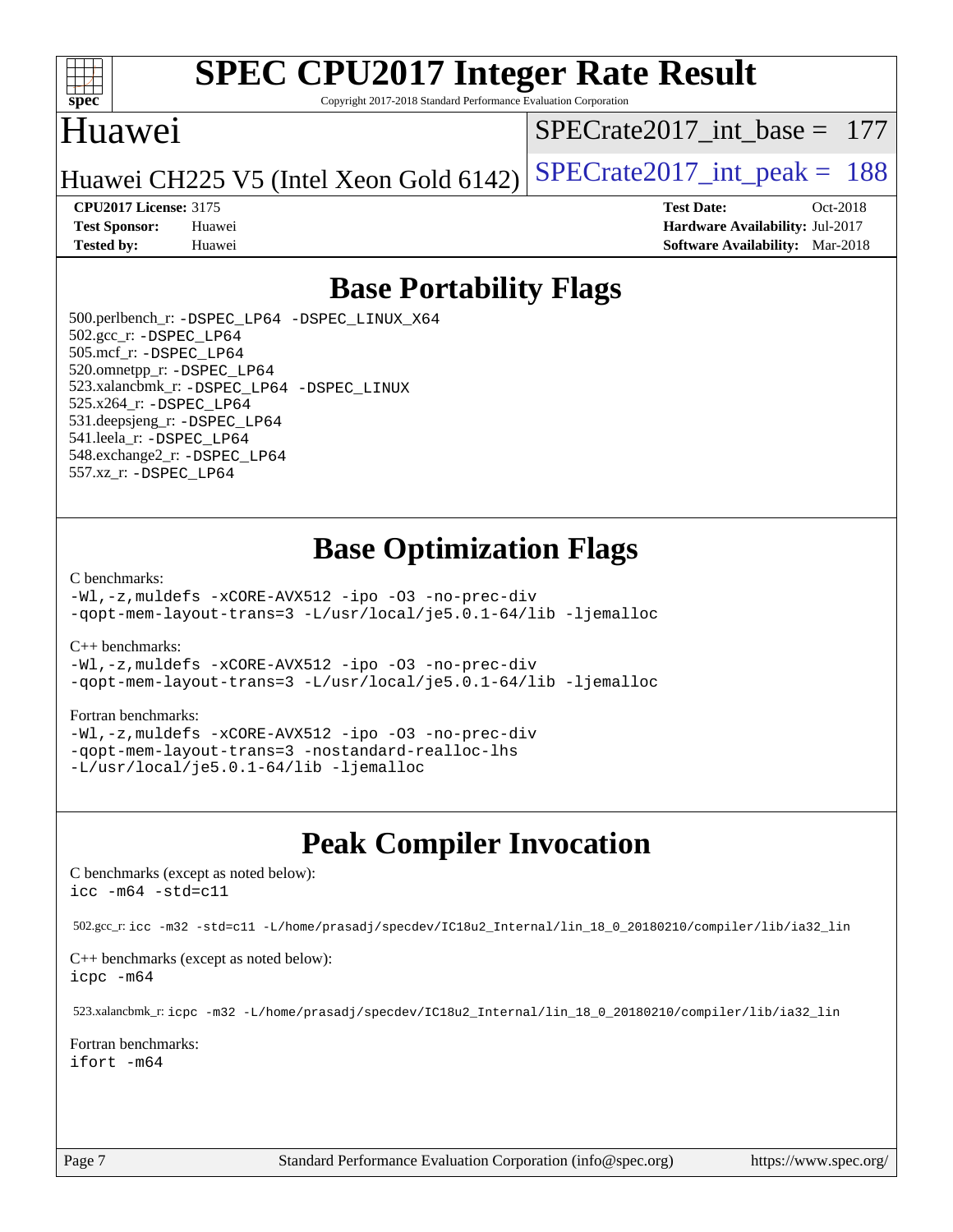

Copyright 2017-2018 Standard Performance Evaluation Corporation

### Huawei

[SPECrate2017\\_int\\_base =](http://www.spec.org/auto/cpu2017/Docs/result-fields.html#SPECrate2017intbase) 177

Huawei CH225 V5 (Intel Xeon Gold  $6142$ ) [SPECrate2017\\_int\\_peak =](http://www.spec.org/auto/cpu2017/Docs/result-fields.html#SPECrate2017intpeak) 188

**[Tested by:](http://www.spec.org/auto/cpu2017/Docs/result-fields.html#Testedby)** Huawei **[Software Availability:](http://www.spec.org/auto/cpu2017/Docs/result-fields.html#SoftwareAvailability)** Mar-2018

**[CPU2017 License:](http://www.spec.org/auto/cpu2017/Docs/result-fields.html#CPU2017License)** 3175 **[Test Date:](http://www.spec.org/auto/cpu2017/Docs/result-fields.html#TestDate)** Oct-2018 **[Test Sponsor:](http://www.spec.org/auto/cpu2017/Docs/result-fields.html#TestSponsor)** Huawei **[Hardware Availability:](http://www.spec.org/auto/cpu2017/Docs/result-fields.html#HardwareAvailability)** Jul-2017

# **[Peak Portability Flags](http://www.spec.org/auto/cpu2017/Docs/result-fields.html#PeakPortabilityFlags)**

 500.perlbench\_r: [-DSPEC\\_LP64](http://www.spec.org/cpu2017/results/res2018q4/cpu2017-20181010-09137.flags.html#b500.perlbench_r_peakPORTABILITY_DSPEC_LP64) [-DSPEC\\_LINUX\\_X64](http://www.spec.org/cpu2017/results/res2018q4/cpu2017-20181010-09137.flags.html#b500.perlbench_r_peakCPORTABILITY_DSPEC_LINUX_X64) 502.gcc\_r: [-D\\_FILE\\_OFFSET\\_BITS=64](http://www.spec.org/cpu2017/results/res2018q4/cpu2017-20181010-09137.flags.html#user_peakPORTABILITY502_gcc_r_file_offset_bits_64_5ae949a99b284ddf4e95728d47cb0843d81b2eb0e18bdfe74bbf0f61d0b064f4bda2f10ea5eb90e1dcab0e84dbc592acfc5018bc955c18609f94ddb8d550002c) 505.mcf\_r: [-DSPEC\\_LP64](http://www.spec.org/cpu2017/results/res2018q4/cpu2017-20181010-09137.flags.html#suite_peakPORTABILITY505_mcf_r_DSPEC_LP64) 520.omnetpp\_r: [-DSPEC\\_LP64](http://www.spec.org/cpu2017/results/res2018q4/cpu2017-20181010-09137.flags.html#suite_peakPORTABILITY520_omnetpp_r_DSPEC_LP64) 523.xalancbmk\_r: [-D\\_FILE\\_OFFSET\\_BITS=64](http://www.spec.org/cpu2017/results/res2018q4/cpu2017-20181010-09137.flags.html#user_peakPORTABILITY523_xalancbmk_r_file_offset_bits_64_5ae949a99b284ddf4e95728d47cb0843d81b2eb0e18bdfe74bbf0f61d0b064f4bda2f10ea5eb90e1dcab0e84dbc592acfc5018bc955c18609f94ddb8d550002c) [-DSPEC\\_LINUX](http://www.spec.org/cpu2017/results/res2018q4/cpu2017-20181010-09137.flags.html#b523.xalancbmk_r_peakCXXPORTABILITY_DSPEC_LINUX) 525.x264\_r: [-DSPEC\\_LP64](http://www.spec.org/cpu2017/results/res2018q4/cpu2017-20181010-09137.flags.html#suite_peakPORTABILITY525_x264_r_DSPEC_LP64) 531.deepsjeng\_r: [-DSPEC\\_LP64](http://www.spec.org/cpu2017/results/res2018q4/cpu2017-20181010-09137.flags.html#suite_peakPORTABILITY531_deepsjeng_r_DSPEC_LP64) 541.leela\_r: [-DSPEC\\_LP64](http://www.spec.org/cpu2017/results/res2018q4/cpu2017-20181010-09137.flags.html#suite_peakPORTABILITY541_leela_r_DSPEC_LP64) 548.exchange2\_r: [-DSPEC\\_LP64](http://www.spec.org/cpu2017/results/res2018q4/cpu2017-20181010-09137.flags.html#suite_peakPORTABILITY548_exchange2_r_DSPEC_LP64) 557.xz\_r: [-DSPEC\\_LP64](http://www.spec.org/cpu2017/results/res2018q4/cpu2017-20181010-09137.flags.html#suite_peakPORTABILITY557_xz_r_DSPEC_LP64)

# **[Peak Optimization Flags](http://www.spec.org/auto/cpu2017/Docs/result-fields.html#PeakOptimizationFlags)**

[C benchmarks](http://www.spec.org/auto/cpu2017/Docs/result-fields.html#Cbenchmarks):

```
 500.perlbench_r: -Wl,-z,muldefs -prof-gen(pass 1) -prof-use(pass 2) -ipo
-xCORE-AVX512 -O3 -no-prec-div -qopt-mem-layout-trans=3
-fno-strict-overflow -L/usr/local/je5.0.1-64/lib
-ljemalloc
 502.gcc_r: -Wl,-z,muldefs -prof-gen(pass 1) -prof-use(pass 2) -ipo
-xCORE-AVX512 -O3 -no-prec-div -qopt-mem-layout-trans=3
-L/usr/local/je5.0.1-32/lib -ljemalloc
505.\text{mcf}_r: basepeak = yes
525.x264_r: basepeak = yes
557.xz r: basepeak = yes
C++ benchmarks: 
 520.omnetpp_r: basepeak = yes
 523.xalancbmk_r: -Wl,-z,muldefs -prof-gen(pass 1) -prof-use(pass 2) -ipo
-xCORE-AVX512 -O3 -no-prec-div -qopt-mem-layout-trans=3
-L/usr/local/je5.0.1-32/lib -ljemalloc
 531.deepsjeng_r: basepeak = yes
 541.leela_r: -Wl,-z,muldefs -prof-gen(pass 1) -prof-use(pass 2) -ipo
-xCORE-AVX512 -O3 -no-prec-div -qopt-mem-layout-trans=3
-L/usr/local/je5.0.1-64/lib -ljemalloc
                                       (Continued on next page)
```